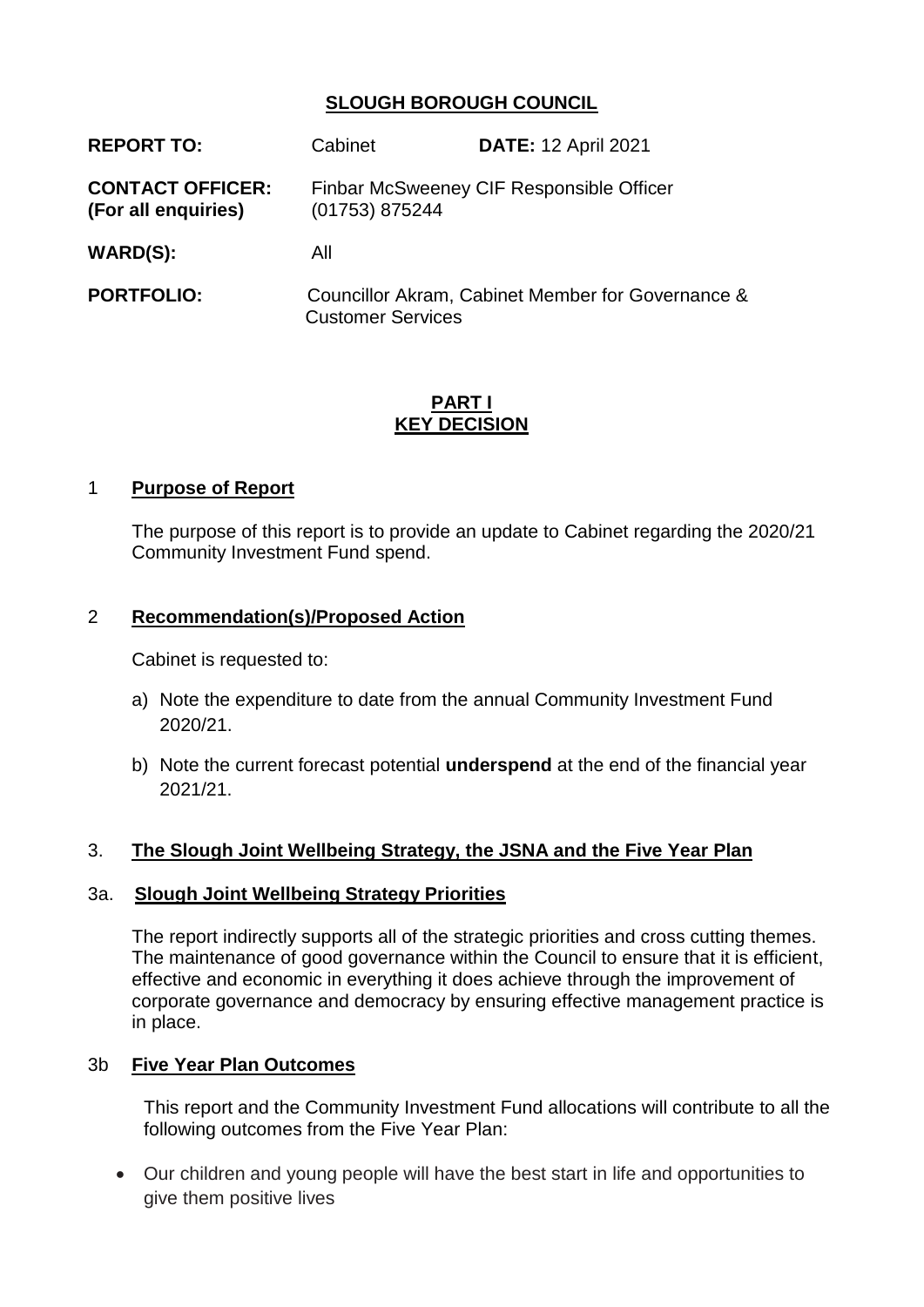- Our people will become healthier and will manage their own health, care and support needs
- Slough will be an attractive place where people choose to live, work and visit
- Our residents will have access to good quality homes
- Slough will attract, retain and grow businesses and investment to provide jobs and opportunities for our residents

### 4 **Other Implications**

#### Financial

At the Cabinet meeting, in March 2018, it was agreed that, all elected Councillors would be allocated £25,000 each annually to spend on projects of their choosing, £20,000 of this allocation was Capital Funding and the remaining £5,000 was revenue funding. In addition to these items there is a further £0.210m of capital funding that cabinet agreed to assign to the CIF projects.

There are currently 42 elected councillors of Slough Borough Council, which with the Cabinet allocation equates to an annual Community Investment Fund capital budget of £.1.050m and a revenue allocation of £0.210m.

An amount of £0.840m of the agreed capital funding of £1.050m is allocated to ward members to assign to community projects of their choice.

#### Current Position

The table below summarises the amount spent to date, as at 31<sup>st</sup> March 2021, and the budget remaining. A more detailed analysis is shown in Appendix A.

|                     | 2020/21<br><b>Funding</b><br>Allocation<br>£'000 | <b>Funds</b><br>brought<br>forward<br>from<br>2019/20<br>£'000 | Total<br><b>Funding</b><br>available<br>2020/21<br>£'000 | Amount<br>spent on<br>Completed<br>Projects<br>£'000 | Amounts in<br>projects<br>underway<br>(Committe<br>d projects)<br>£'000 | <b>Amount</b><br>Unallocated/<br>Slippage<br>£'000 |
|---------------------|--------------------------------------------------|----------------------------------------------------------------|----------------------------------------------------------|------------------------------------------------------|-------------------------------------------------------------------------|----------------------------------------------------|
| Capital<br>Projects | 1,050                                            | 855                                                            | 1,905                                                    | 517                                                  | 1,241                                                                   | 147                                                |
| Revenue<br>Projects | 210                                              | $\overline{0}$                                                 | 210                                                      | 168                                                  | 42                                                                      | $\overline{0}$                                     |

As detailed in the table above, not all ward members have utilised their CIF monies. There still remains an amount of £0.147m that is yet to be allocated to projects.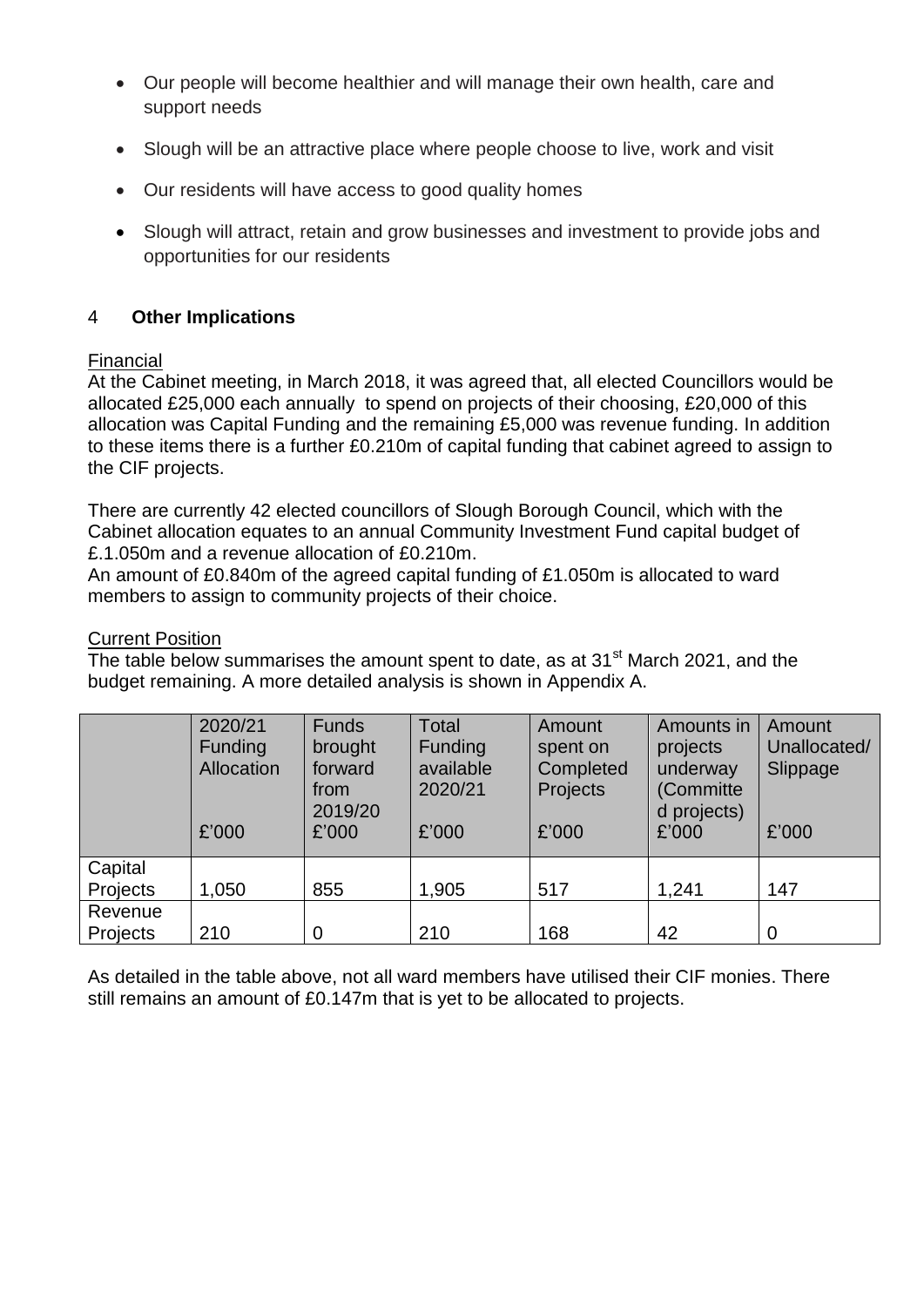| <b>Recommendation</b><br>from section 2<br>above                                                                                                    | <b>Risks/Threats/</b><br><b>Opportunities</b>                                                                                                                                                                                            | <b>Current</b><br><b>Controls</b>                                                                                                                                                                        | Using the<br><b>Risk</b><br><b>Management</b><br><b>Matrix Score</b><br>the risk | <b>Future</b><br><b>Controls</b> |
|-----------------------------------------------------------------------------------------------------------------------------------------------------|------------------------------------------------------------------------------------------------------------------------------------------------------------------------------------------------------------------------------------------|----------------------------------------------------------------------------------------------------------------------------------------------------------------------------------------------------------|----------------------------------------------------------------------------------|----------------------------------|
| The Cabinet is<br>requested to<br>resolve: that the<br>progress made to<br>date on the<br>Community<br><b>Investment Fund</b><br>projects be noted; | Need to check<br>that applications<br>meet the<br>requirements of<br>the fund, are<br>affordable, do not<br>operate contrary<br>to Council policy<br>and that they will<br>not afford any<br>pecuniary<br>advantage to the<br>applicant. | The<br>responsible<br>officer fully<br>assesses all<br>applications<br>against<br>Council<br>policies and<br>costings. The<br>final<br>application is<br>signed off by<br>the<br>responsible<br>officer. | Negligible                                                                       | As with<br>Current<br>Controls   |

### (b) Human Rights Act and Other Legal Implications

No Human Rights Act Implications and no specific legal implications arise from this report.

(c) Equalities Impact Assessment

Equalities Impact Assessments will be conducted, as required, for individual projects contained within the Community Investment Fund.

### 5 **Supporting Information**

- a. The change of CIF process gives the Community Investment Fund more stability and consistency with one individual officer taking responsibility for the fund pulling in support as required. Councillors will receive better information about applications and projects throughout the year with more focus on communicating with Councillors and processing applications in a more timely way so that the monies will be spent throughout the year having more impact in communities.
- b. Allocations are for individual councillors but two or more Councillors can pool resources in order to fund a larger project.
- c. The Capital Programme report, agreed at full Council on  $8<sup>th</sup>$  March 2021 A capital budget of £1.050m, £0.840m Capital for ward members and £0.210m Capital for Cabinet.